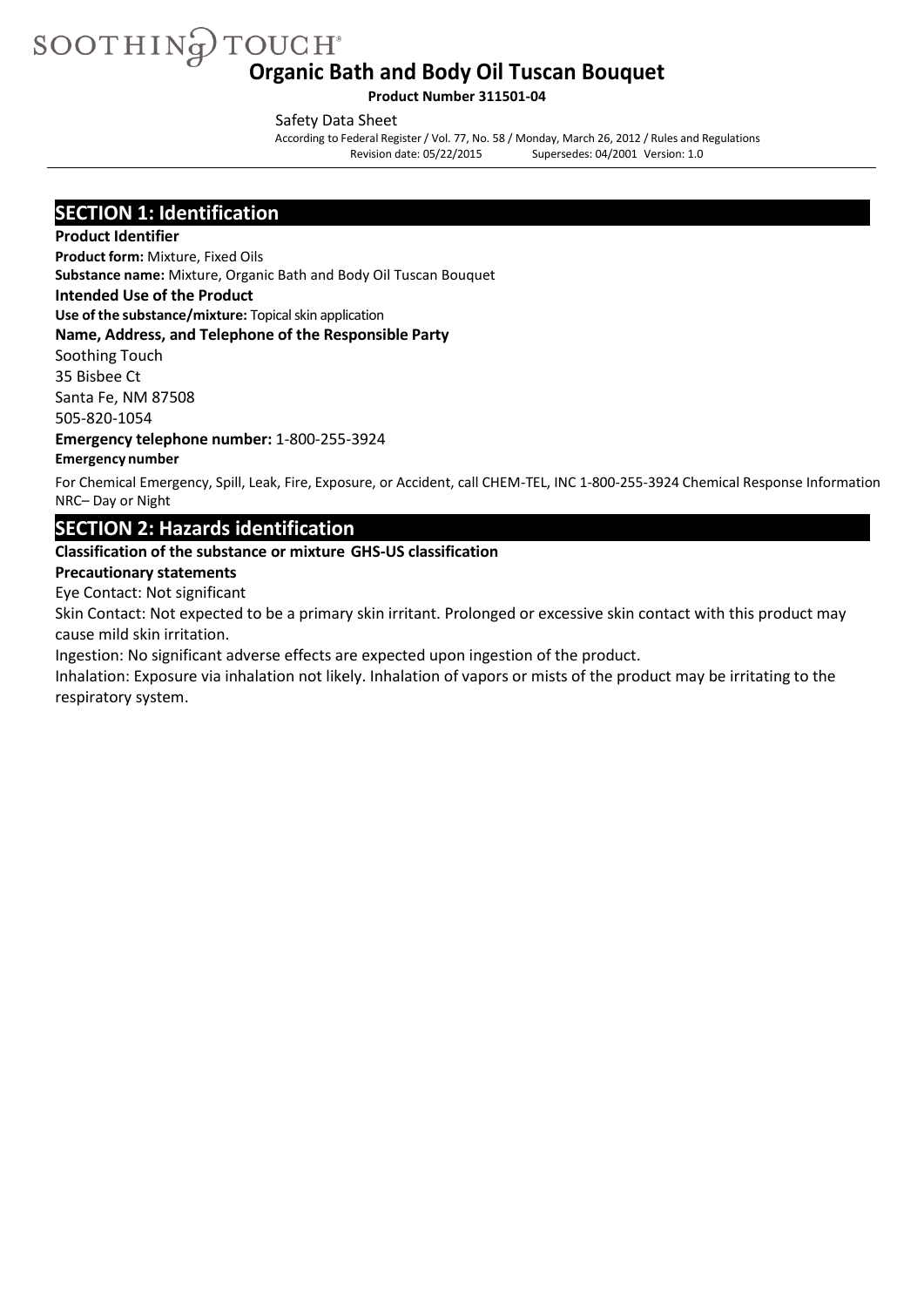Safety Data Sheet

According to Federal Register/ Vol. 77, No. 58 / Monday, March 26, 2012 / Rules and Regulations

## **SECTION 3: Composition/information on ingredients**

| <b>Mixture</b>                          |            |              |
|-----------------------------------------|------------|--------------|
| <b>Name</b>                             | CAS#       | %            |
| Almond (Prunus dulcis) Oil, Sweet       | 8007-69-0  | 10-40        |
| Helianthus annuus (Sunflower seed)      | 8001-21-6  | 10-40        |
| Oil                                     |            |              |
| Carthamus tinctorius oil (Safflower     | 8001-23-8  | $10 - 40$    |
| seed) Oil                               |            |              |
| Vitis vinifera seed (Grapeseed) Oil     | 8024-22-4  | $10 - 40$    |
| Assorted fixed oils of vegetable origin | Varies     | Trade secret |
| (Seabuckthorn fruit Oil, Argan nut Oil, |            |              |
| Avocado Oil, other)                     |            |              |
| Prunus armeniaca (Apricot kernel) Oil   | 72869-69-3 | $2 - 10$     |
| Tocopherol (Vitamin E)                  | $59-02-9$  | $1 - 5$      |
| <b>Essential oils</b>                   | Varies     | $\leq$ 1     |
| Misc. Infused Herbal oils               | Varies     | Remainder    |
|                                         |            |              |

## **SECTION 4: First aid measures**

### **Description of first aid measures**

**First-aid measures general**: Never give anything by mouth to an unconscious person. If you feel unwell, seek medical advice (show the label where possible).

**First-aid measures after inhalation**: When symptoms occur: go into open air and ventilate suspected area. Remove to fresh air and keep at rest in a position comfortable for breathing. Call a POISON CENTER/doctor/physician if you feel unwell.

**First-aid measures after skin contact**: Remove contaminated clothing. Drench affected area with water for at least 15 minutes. **First-aid measures after eye contact**: Rinse cautiously with water for several minutes. Remove contact lenses, if present and easy to do. Continue rinsing.

**First-aid measures after ingestion**: Rinse mouth. Do NOT induce vomiting.

**Most important symptoms and effects, both acute and delayed Symptoms/injuries:** Mild eye irritation (not expected).

**Indication of any immediate medical attention and special treatment needed** 

If medical advice is needed, have product container or label at hand.

## **SECTION 5: Firefighting measures**

**Extinguishing media**

**Suitable extinguishing media:** Dry, Foam, Carbon dioxide, Fog, Skilled use of water spray

**Unsuitable extinguishing media:** Do not use a heavy water stream. A heavy water stream may spread burning liquid.

#### **Special hazards arising from the substance or mixture**

**Fire hazard:** Ordinary combustible hazards in a fire.

**Explosion hazard:** Not significant

**Reactivity:** Stable

#### **Advice for firefighters**

**Firefighting instructions:** Not significant

**Protection during firefighting:** Firefighters should wear full protective gear. Do not enter fire area without proper protective equipment, including respiratory protection.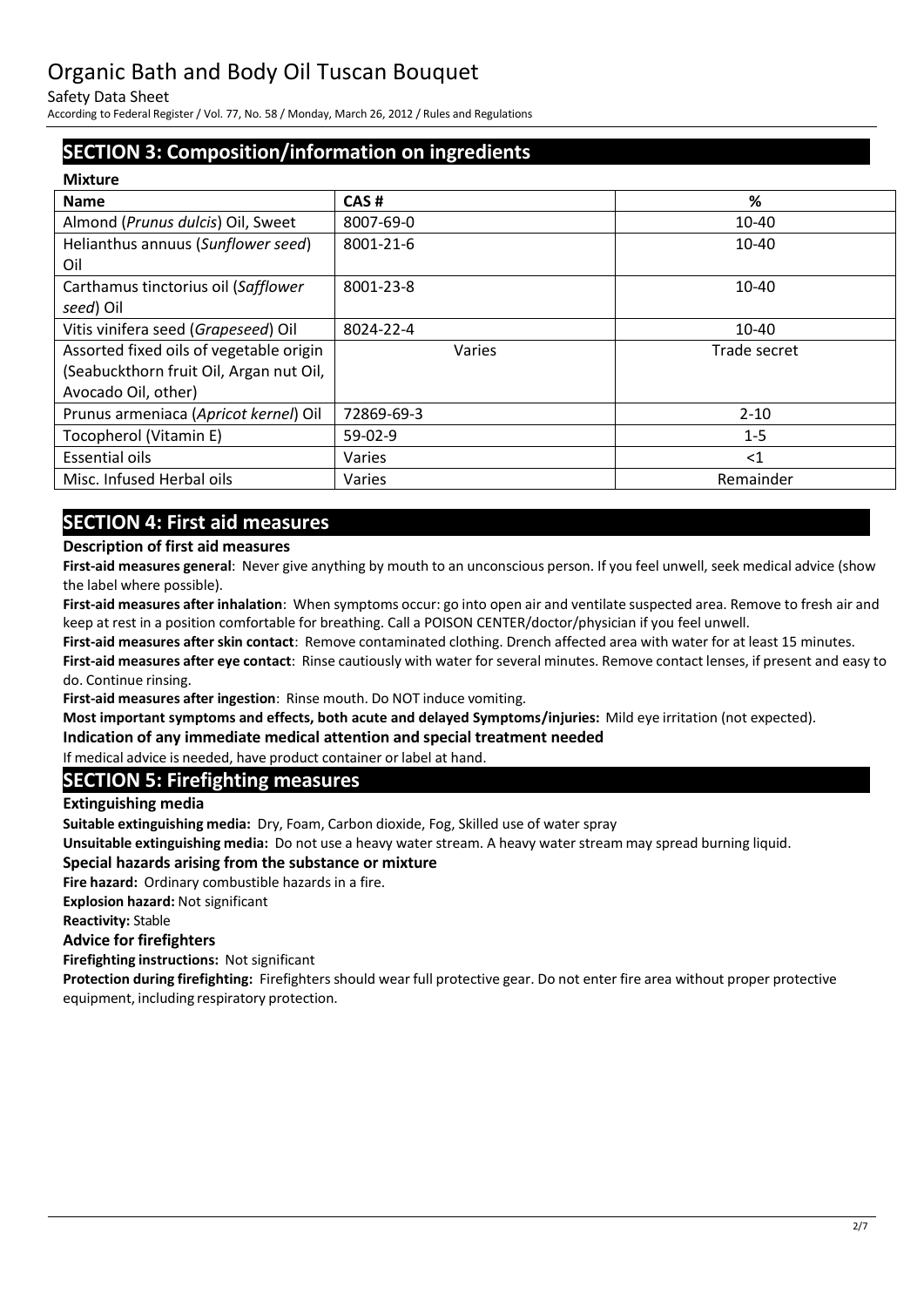#### Safety Data Sheet

According to Federal Register/ Vol. 77, No. 58 / Monday, March 26, 2012 / Rules and Regulations

## **SECTION 6: Accidental release measures**

#### **Personal precautions, protective equipment and emergency procedures**

**General measures**: Keep away from heat/sparks/open flames/hot surfaces. No smoking. Avoid breathing (vapor, mist). Use only outdoors or in a well-ventilated area. Handle in accordance with good industrial hygiene and safety practice.

#### **For non-emergency personnel**

**Protective equipment:** Use appropriate personal protection equipment (PPE).

**Emergency procedures:** Evacuate unnecessary personnel.

#### **For emergency responders**

**Protective equipment:** Equip cleanup crew with proper protection. Use appropriate personal protection equipment (PPE). **Emergency procedures:** Ventilate area.

### **Environmental precautions**

Prevent entry to sewers and public waters.

#### **Methods and material for containment and cleaning up**

**For containment:** Absorb and/or contain spill with inert material, then place in suitable container.

**Methods for cleaning up:** Clear up spillsimmediately and dispose of waste safely.

#### **Reference to other sections**

See heading 8, Exposure Controls and Personal Protection.

## **SECTION 7: Handling and storage**

#### **Precautions for safe handling**

**Additional hazards when processed:** Not significant

Precautions for safe handling: Keep away from heat/sparks/open flames/hot surfaces. No smoking. Avoid breathing mist, spray, vapors. Use only outdoors or in a well-ventilated area. Wear recommended personal protective equipment.

**Hygiene measures:** Handle in accordance with good industrial hygiene and safety procedures. Wash hands and other exposed areas with mild soap and water before eating, drinking, or smoking and again when leaving work.

#### **Conditions for safe storage, including any incompatibilities**

**Technical measures:** Not significant

**Storage conditions:** Store in a dry, cool and well-ventilated place. Keep container closed when not in use.

**Incompatible products:** None noted

**Incompatible materials:** None noted

**Storage area:** Store in a dry, cool and well-ventilated place.

**Special rules on packaging:** None noted

#### **Specific end use(s)**

Topical skin care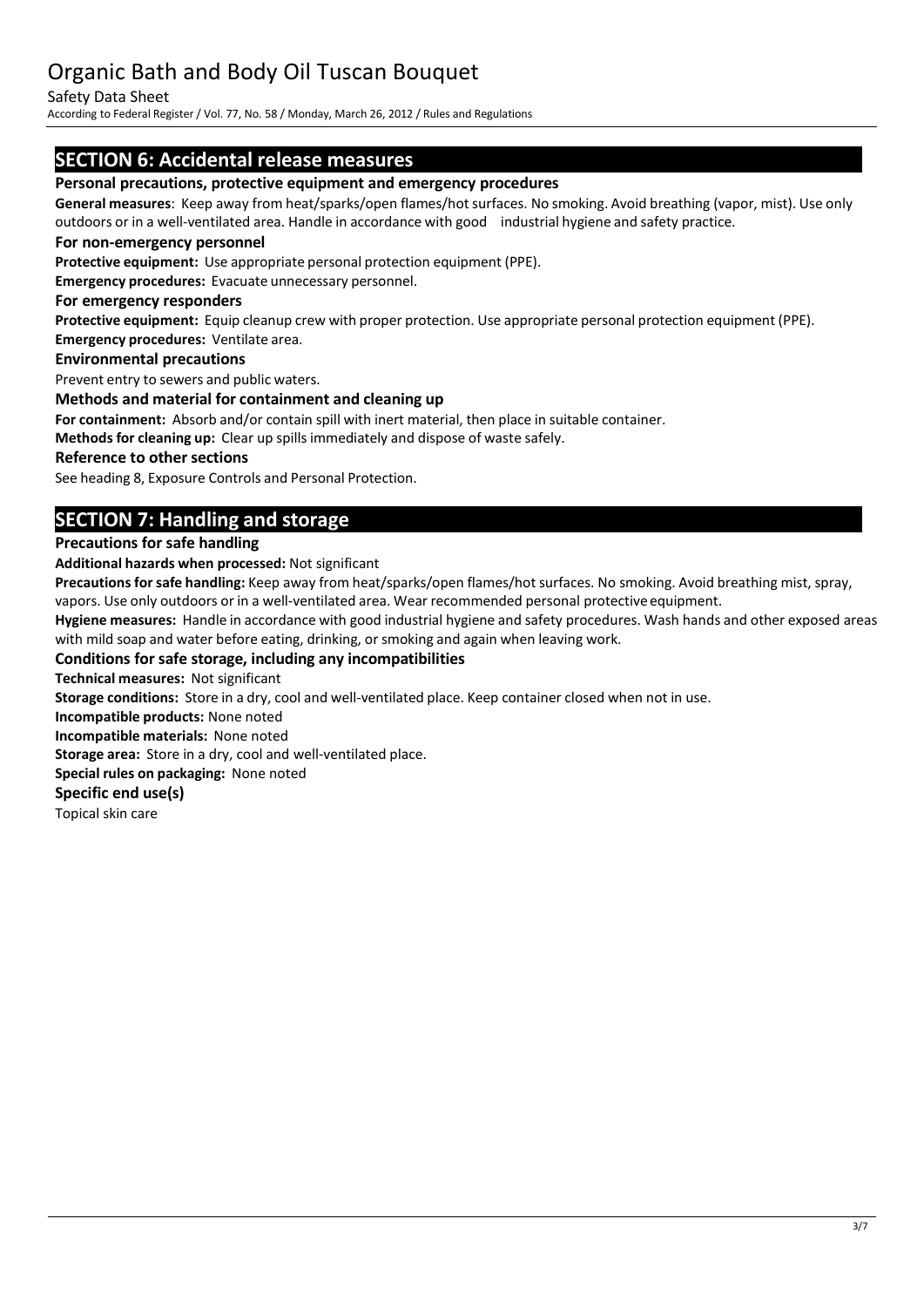Safety Data Sheet

According to Federal Register/ Vol. 77, No. 58 / Monday, March 26, 2012 / Rules and Regulations

**SECTION 8: Exposure controls/personal protection**

| <b>Control parameters</b>        |                                                                                                                                                                         |
|----------------------------------|-------------------------------------------------------------------------------------------------------------------------------------------------------------------------|
| <b>Exposure controls</b>         |                                                                                                                                                                         |
| Appropriate engineering controls | : Ensure all national/local regulations are observed.                                                                                                                   |
| Personal protective equipment    | : Insufficient ventilation: wear respiratory protection.                                                                                                                |
|                                  |                                                                                                                                                                         |
| Hand protection                  | : None needed                                                                                                                                                           |
| Eye protection                   | : Safety glasses                                                                                                                                                        |
| Skin and body protection         | : None needed                                                                                                                                                           |
| Respiratory protection           | : Not usually required under normal conditions of use. If exposure limits are exceeded<br>or irritation is experienced, approved respiratory protection should be worn. |
| Thermal hazard protection        | : None needed                                                                                                                                                           |
| Other information                | : When using, do not eat, drink or smoke.                                                                                                                               |

## **SECTION 9: Physical and chemical properties**

#### **Information on basic physical and chemical properties**

| <b>Physical state</b>            | Oil                              |
|----------------------------------|----------------------------------|
| Appearance                       | Slightly viscous, mobile liquid  |
| Color                            | Light yellow                     |
| Odor                             | Mild herbal scent                |
| Odor threshold                   | No data available                |
| рH                               | No data available                |
| <b>Relative evaporation rate</b> | No data                          |
| <b>Freezing point</b>            | No data available                |
| <b>Boiling point</b>             | $(^{\circ}C)$ : 230              |
| <b>Flash Point</b>               | No data available                |
| Auto-ignition temperature        | No data available                |
| <b>Decomposition Temperature</b> | No data available                |
| Flammability (solid, gas)        | No data available                |
| Vapor pressure                   | No data available                |
| Relative vapor density at 20 °C  | No data available                |
| <b>Relative density</b>          | No data available                |
| <b>Density</b>                   | Specific Gravity (Water=1): .092 |
| <b>Solubility</b>                | Insoluble in water               |
| Log Pow                          | No data available                |
| Log Kow                          | No data available                |
| Viscosity, kinematic             | No data available                |
| Viscosity, dynamic               | No data available                |
| <b>Explosive properties</b>      | No data available                |
| <b>Oxidizing properties</b>      | No data available                |
| <b>Explosive limits</b>          | Not applicable                   |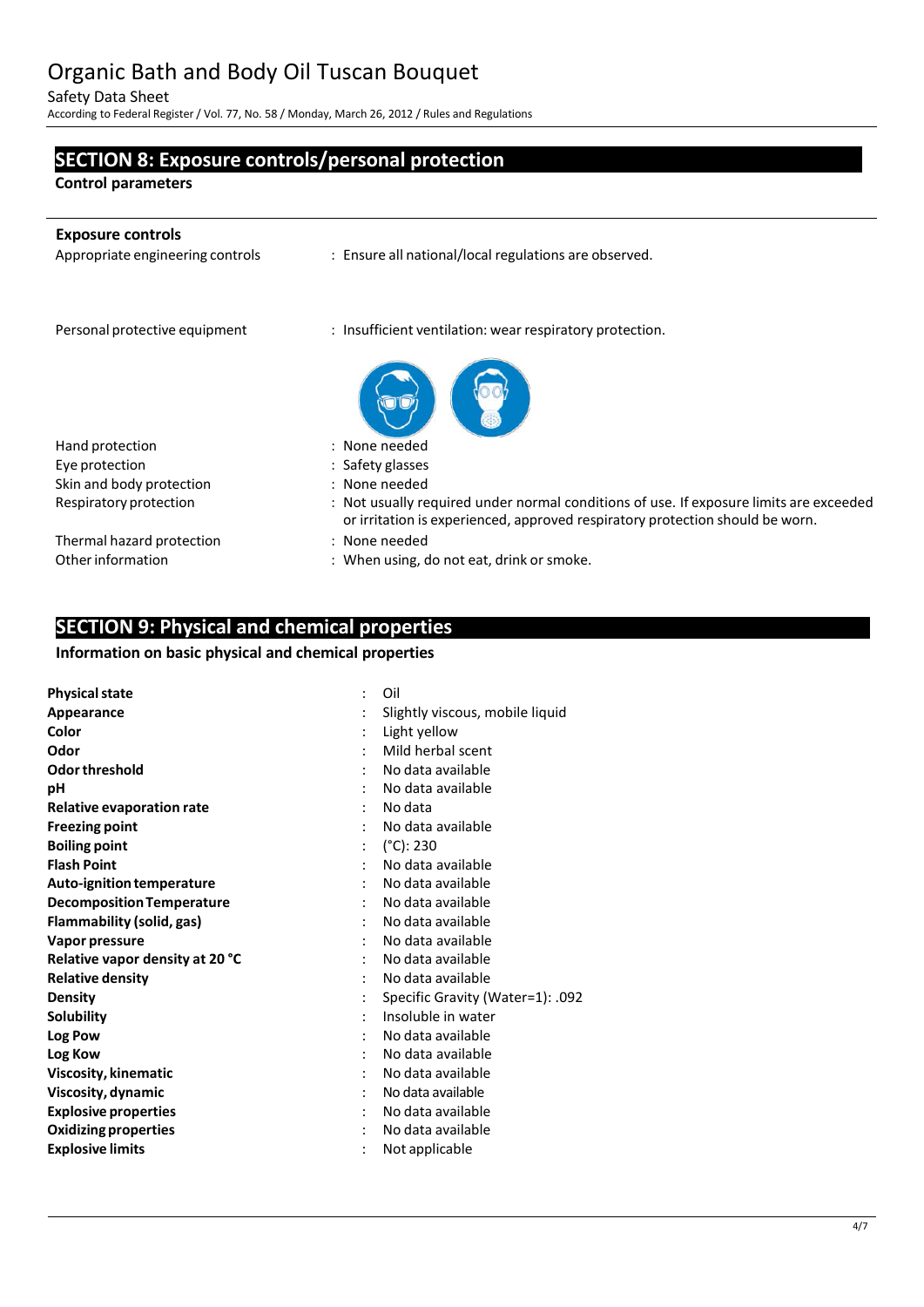Safety Data Sheet According to Federal Register/ Vol. 77, No. 58 / Monday, March 26, 2012 / Rules and Regulations

#### **Other information**

No additional information available

## **SECTION 10: Stability and reactivity**

**Reactivity: Stable**

Oil

**Chemical Stability:** Stable under recommended handling and storage conditions(see section 7).

**Possibility of Hazardous Reactions:** Not expected

**Conditions To Avoid:** Avoid open flame. Direct sunlight.

**IncompatibleMaterials:** None noted

**Hazardous Decomposition Products:** None noted

## **SECTION 11: Toxicological information**

#### **Information on toxicological effects**

Acute toxicity: Not classified

| LD50 animal                                                                          | Not tested |  |
|--------------------------------------------------------------------------------------|------------|--|
| Skin corrosion/irritation: Not classified                                            |            |  |
| Serious eye damage/irritation: Not expected                                          |            |  |
| <b>Respiratory or skin sensitization: Not classified</b>                             |            |  |
| <b>Germ cell mutagenicity: Not classified</b>                                        |            |  |
| Carcinogenicity: Not classified                                                      |            |  |
| <b>Reproductive toxicity: Not classified</b>                                         |            |  |
| Specific target organ toxicity (single exposure): Not classified                     |            |  |
| Specific target organ toxicity (repeated exposure): Not classified                   |            |  |
| <b>Aspiration hazard: Not classified</b>                                             |            |  |
| Symptoms/injuries after inhalation: Not classified                                   |            |  |
| Symptoms/injuries after eye contact: Not classified                                  |            |  |
| Symptoms/injuries after ingestion: Ingestion may cause nausea, vomiting and diarrhea |            |  |
| <b>Toxicity</b>                                                                      |            |  |
| Nontoxic                                                                             |            |  |
|                                                                                      |            |  |
|                                                                                      |            |  |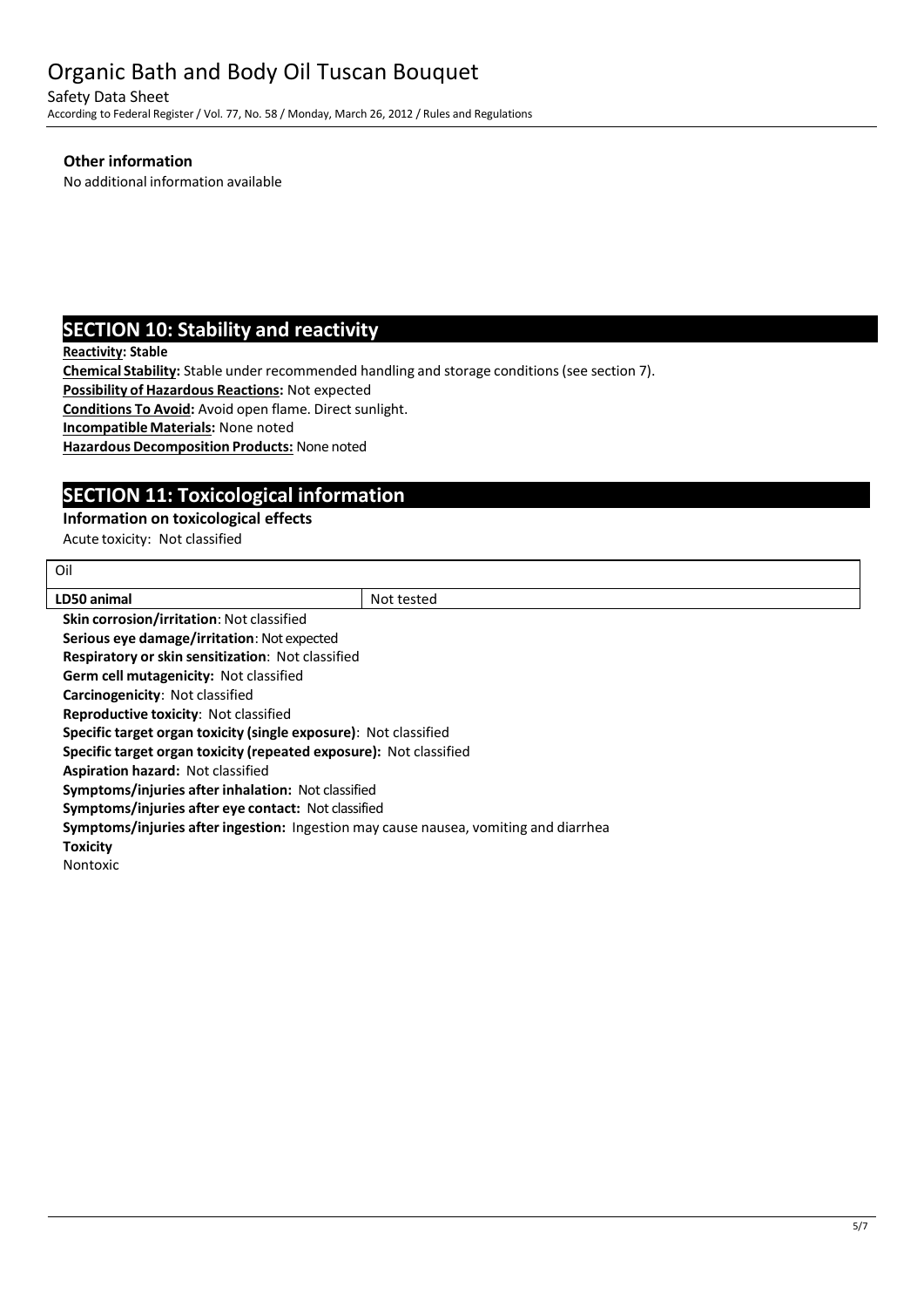#### Safety Data Sheet

According to Federal Register/ Vol. 77, No. 58 / Monday, March 26, 2012 / Rules and Regulations

| <b>SECTION 12: Ecological information</b> |                       |  |
|-------------------------------------------|-----------------------|--|
| Substance or mixture                      |                       |  |
| Ecotoxicity                               | None established      |  |
| <b>Persistence and degradability</b>      |                       |  |
| Oil mixture                               |                       |  |
| Persistence and degradability             | Readily biodegradable |  |
| <b>Bioaccumulative potential</b>          |                       |  |
| Substance or mixture                      |                       |  |
| <b>Bioaccumulative potential</b>          | Not established       |  |
| <b>Mobility in soil</b>                   |                       |  |
| No additional information available       |                       |  |

#### **Other adverse effects**

**Other information:** Avoid release to the environment.

### **SECTION 13: Disposal considerations**

#### **Waste treatment methods**

**Regional legislation (waste):** U.S. - RCRA (Resource Conservation & Recovery Act) - Basis for Listing - Appendix VII. U.S. - RCRA (Resource Conservation & Recovery Act) - Constituentsfor Detection Monitoring. U.S. - RCRA (Resource Conservation & Recovery Act) - List for Hazardous Constituents. U.S. - RCRA (Resource Conservation & Recovery Act) - Phase 4 LDR Rule - Universal Treatment Standards. U.S. - RCRA (Resource Conservation & Recovery Act) - TSD Facilities Ground Water Monitoring. U.S. - RCRA (Resource Conservation & Recovery Act) - U Series Wastes - Acutely Toxic Wastes & Other Hazardous Characteristics.

Waste disposal recommendations: Dispose of contents/container in accordance with local/regional/national/international regulations.

Additional information: Handle empty containers with care because residual vapors are flammable.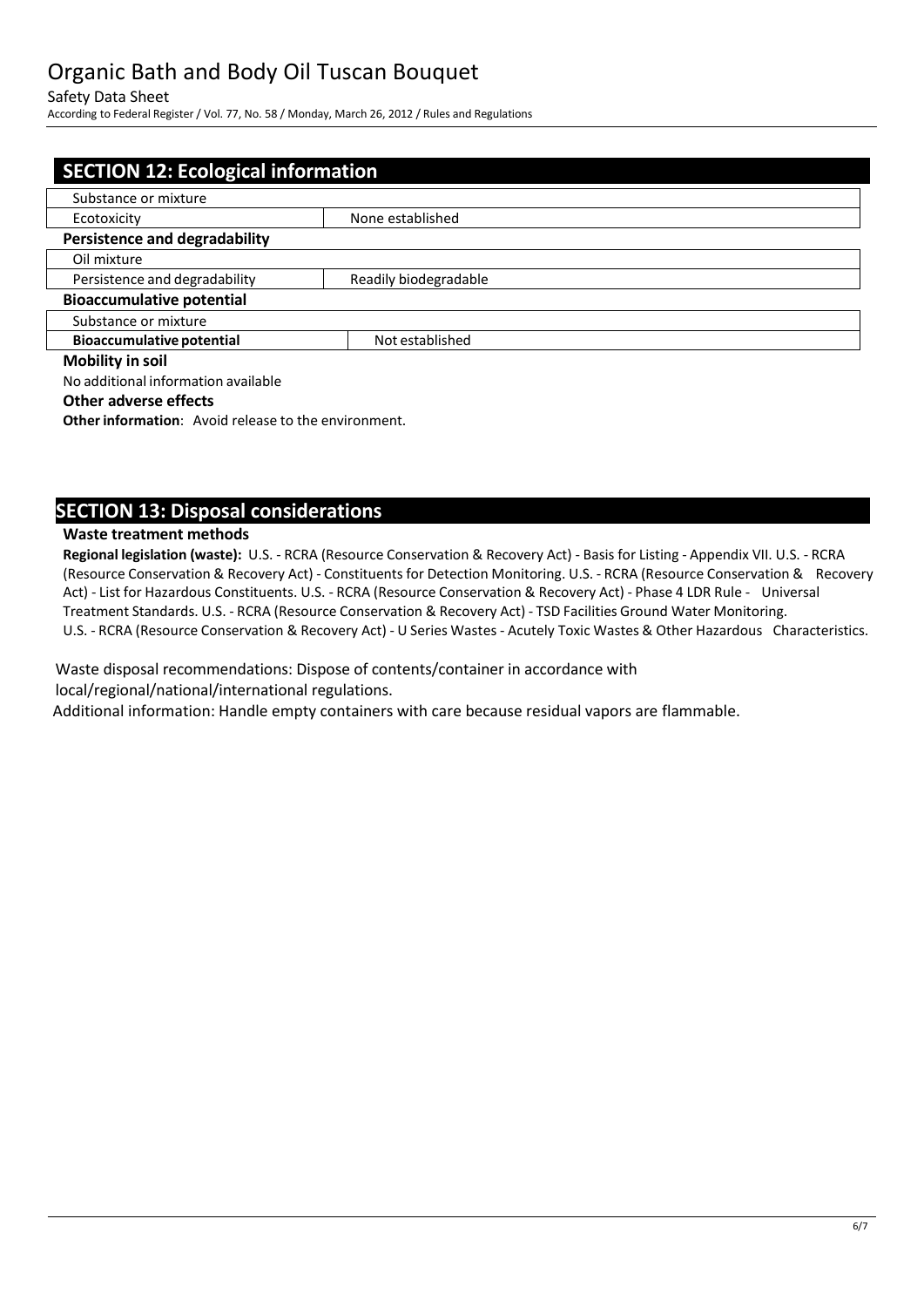Safety Data Sheet

According to Federal Register/ Vol. 77, No. 58 / Monday, March 26, 2012 / Rules and Regulations

## **SECTION 14: Transport information**

In accordance with ICAO/IATA/DOT/TDG Not regulated

## **SECTION 15: Regulatory information**

### **US Federal regulations**

Oil mixture

| <b>Hazard classifications</b> | Combustible oil. |
|-------------------------------|------------------|
|                               |                  |